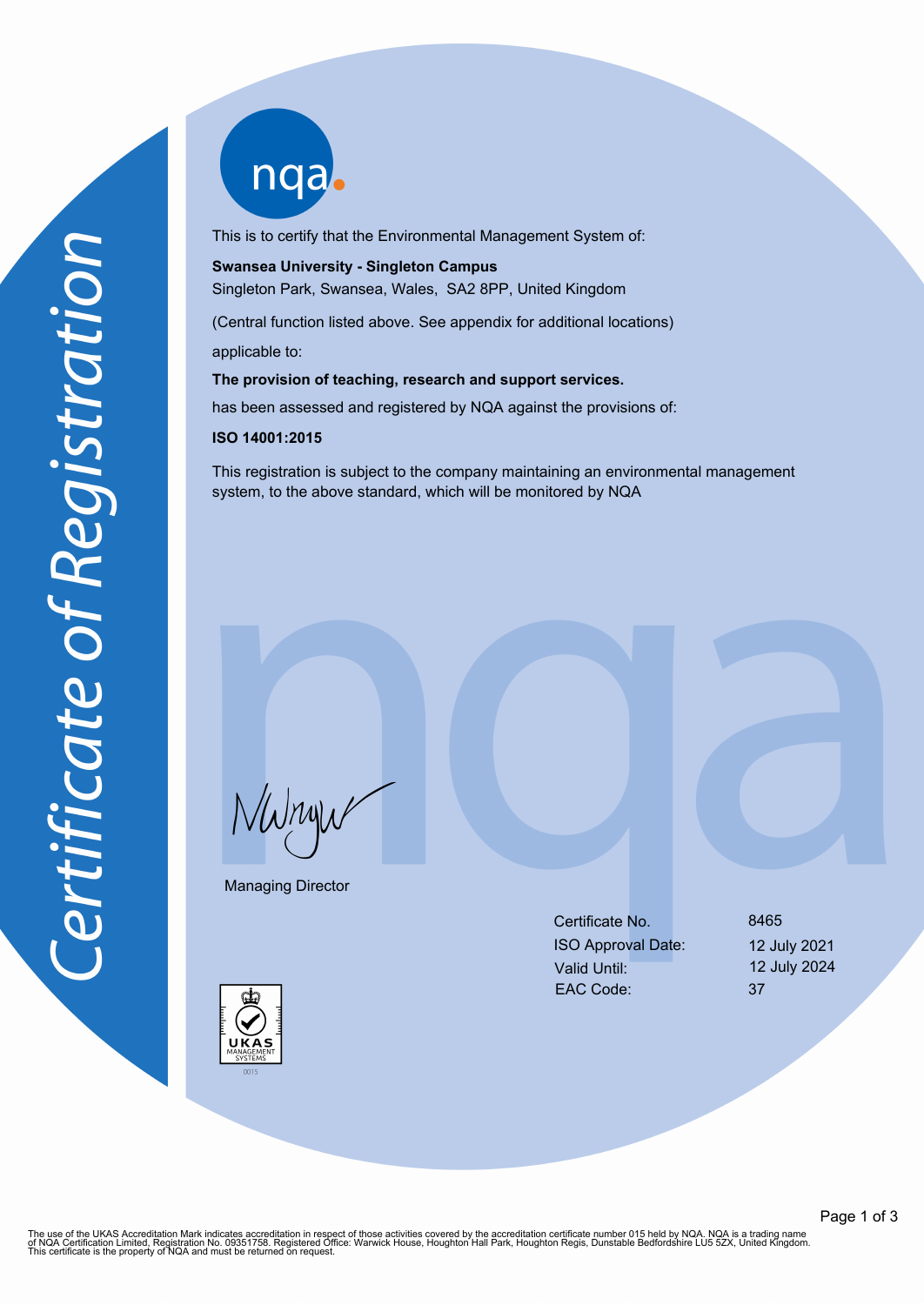nqab

Appendix to Certificate Number: 8465

#### **Includes Facilities Located at:**

# **Swansea University - Singleton Campus** Certificate No. 8465 Singleton Park Swansea Wales SA2 8PP

United Kingdom

## **Swansea University - Singleton Campus Sports Centre** Certificate No. 8465 Sport Centre Sketty Lane Swansea SA2 8PP United Kingdom

**Swansea University - Beck House** Certificate No. 8465 Ty Beck House Reception Beck House Swansea SA2 0NF United Kingdom

### **Swansea University - Bay Campus**

Certificate No. 8465 Bay Campus Fabian Way Swansea SA1 8EN United Kingdom



ISO Approval Date: 12 July 2021 Valid Until: 12 July 2024